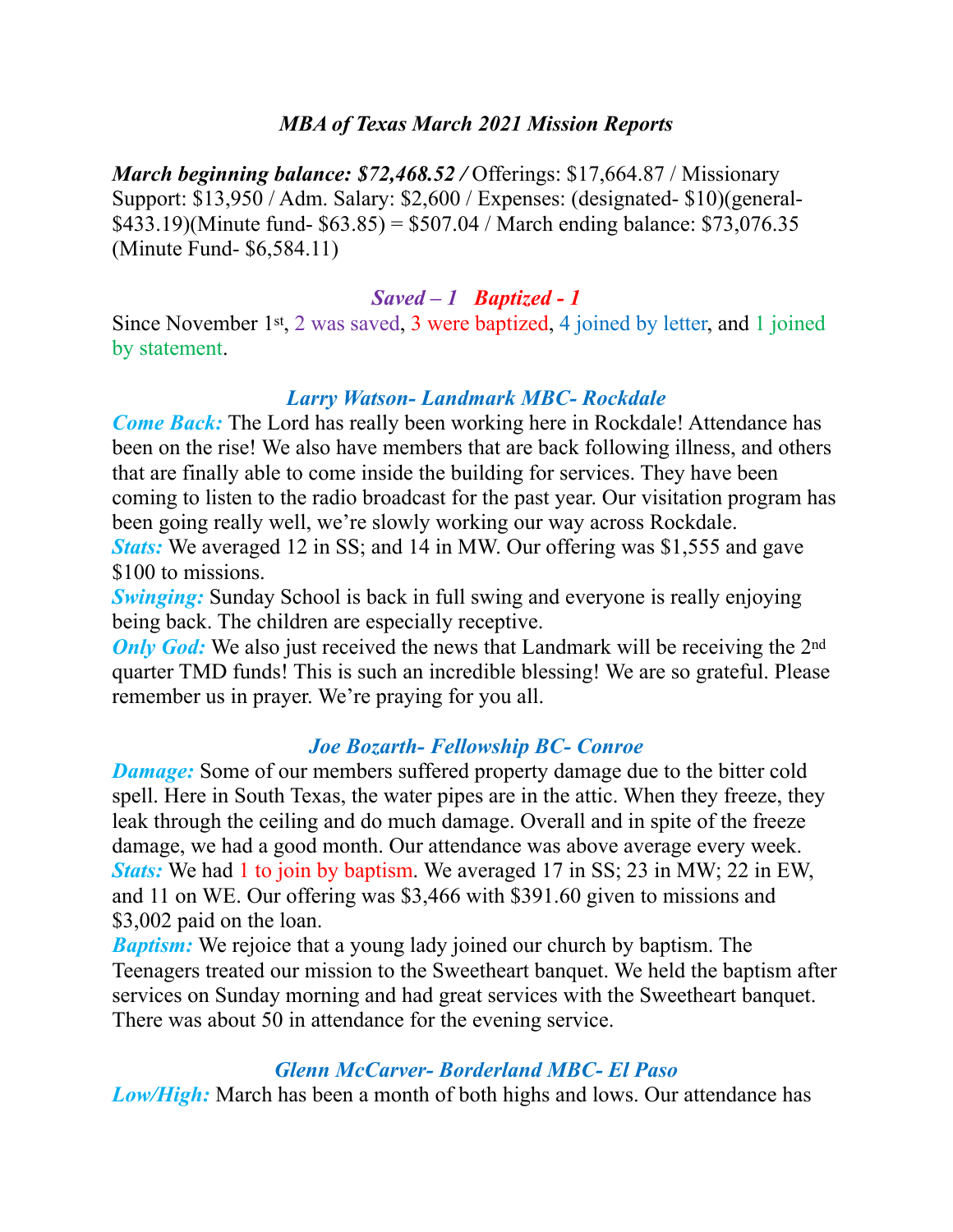remained strong, and with the lessening of Covid restrictions, we pray that we will be able to go into our neighborhood (where we meet) to begin inviting more people to our services. The biggest issue we are currently faced with is people's fear of this virus. Please pray that God will open the doors for us!

*Family:* On March 18<sup>th</sup>, my mom was admitted into the hospital with a severe infection that we were told might cost both of her legs. Thankfully, that has been stabilized at this point, but they are waiting for her health to improve so they will be able to do a procedure to restore more blood flow to her legs. On top of that, the doctor confirmed something else that we had worried about. He informed me that she has either dementia or Alzheimer's. I ask that you pray for my dad who is struggling with all this news. (**Note: Bro. McCarver's mother passed away on April 4th. Be in prayer for this family.)**

*Visitor:* The third week we saw a great blessing, as we welcomed a first time visitor to our services. May God bless that this is the first of many near our building that come to hear God's word!

*Stats:* We had 1 saved. We averaged 9 in MW and 7 on WE with 2 visitors with 1 being a first time visitor.

*Saved:* In addition to that, we were blessed to help (along with his mother) our nephew come to know Jesus as his Savior! Even though the lows have been low, the highs are even higher!

## *Daniel Tijerina- A New Beginning BC- Mission*

*Praises:* I thank God for the privilege to continue preaching and teaching His Word. God continues to provide us with opportunities to share the Gospel. Everyone needs Jesus. Without Him we can't do anything.

*Missionaries:* We continue to pray for and assist missionaries in Quintana Roo, Saltillo, Hidalgo, Monterrey, and Camargo. We have been praying and sending offerings to these missions. They have been praying for us as well.

*Ministry:* We have been sharing the Gospel with many people both in person and via social media. We continue to have Bible studies, as well as Sunday and Wednesday worship services.

*Future Plans:* Continue to work on having a real relationship with God. We are meeting in homes and seeking the Lord's direction regarding a permanent place to worship in.

*Thanks:* First and foremost, we thank our heavenly Father for His provisions and grace. Second, we thank our sponsoring church- Unity MBC of Longview for their prayers and support. Third, we thank all the churches that give faithfully to the MBA of Texas, TMD, and TMB.

*Stats:* This month we averaged 11 people and gave \$500 to missions. Should you have any questions call me at 956-240-5717!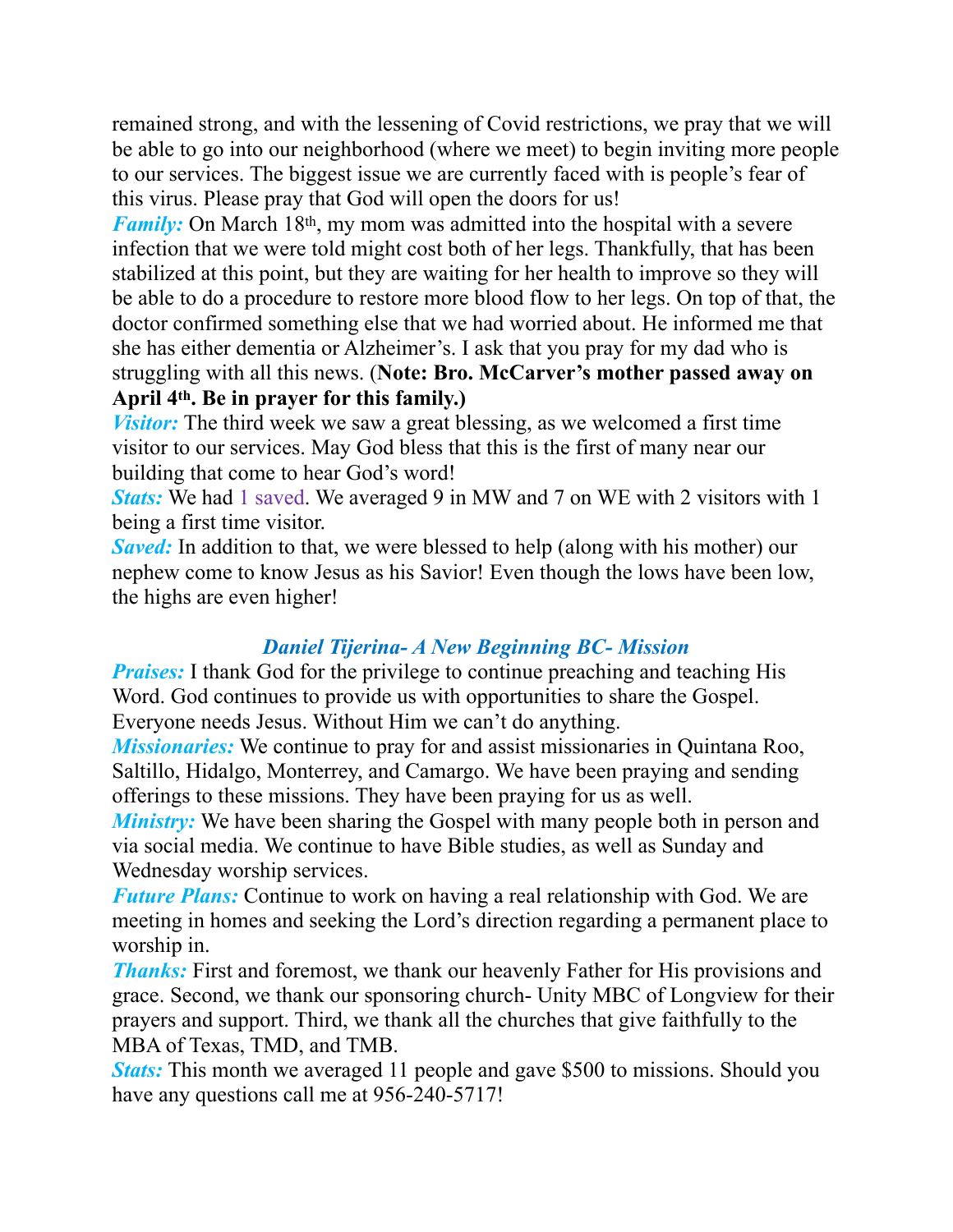## *Steven Haney- MBSF Director- Texas Tech U.- Lubbock*

*Family time:* March was spring break month so during the week most of our students were out of town so we took a family trip to see some of our family in East Texas and definitely enjoyed the family time.

*Retreat:* Our MBSF Bible studies remained pretty steady at 6 to 8 each week and had good discussions on why there are so many versions of the Bible, how the texts and manuscripts prove the Bible more reliable than any other historical texts, and creation vs evolution. We had our first MBSF retreat this past weekend at White River Camp about an hour outside of Lubbock and had 8 of our students attend. The camp was quiet and peaceful and the dorm was nice for a camp. We spent Friday afternoon/night and Saturday morning out there and came back Saturday afternoon. We had a great time of fellowship, had a fireside Bible lesson with hot dogs and s'mores, and had a Saturday morning lesson and hike after breakfast. We didn't get back to the dorm on Friday after the lesson until midnight. In the dorms, we had the boys on one side and girls on the other and it was awesome listening to the students in their rooms after the fireside lesson discussing it with one another and different Bible verses/topics and struggles they face. All the students really seemed to enjoy getting away for the weekend and asked to do it again so I will be trying to do one each semester.

*Pray:* We did get some bad news after we got back though. Kaitlyn, one of our active newest students that just started this year, didn't get accepted into the nursing program for the fall and will have to go home and reapply for the spring semester. Please pray that if it's His plan that God will work and open some doors that she can get in for the fall semester.

*Support:* Thank you all so much for the continued support and prayers. Our monthly support is holding steady around \$3,400-\$3,500 and we are still trying to reach that \$4,000+ per month mark to start looking for property. Please continue to keep us in your prayers as we continue to push forward on campus to reach students for Christ.

## *Victor Rice- Shiloh MBC- San Antonio*

*Visitors:* We thank the Lord for surviving another month of all that is going on. The month of March brings praises and then heavy hearts. The praises, we had a blessing of 8 visitors for a Sunday morning with several as repeat visitors, for this we are thankful, being we haven't seen any coming even though we are inviting and sharing.

*Stats:* We averaged 16 in SS; 22 in MW; 15 on EW; and 14 on WE. Our offering was \$4,655 with \$400 given to missions and \$1,200 paid on rent.

*Prayers:* We have two members that need heavy prayers as we are working with